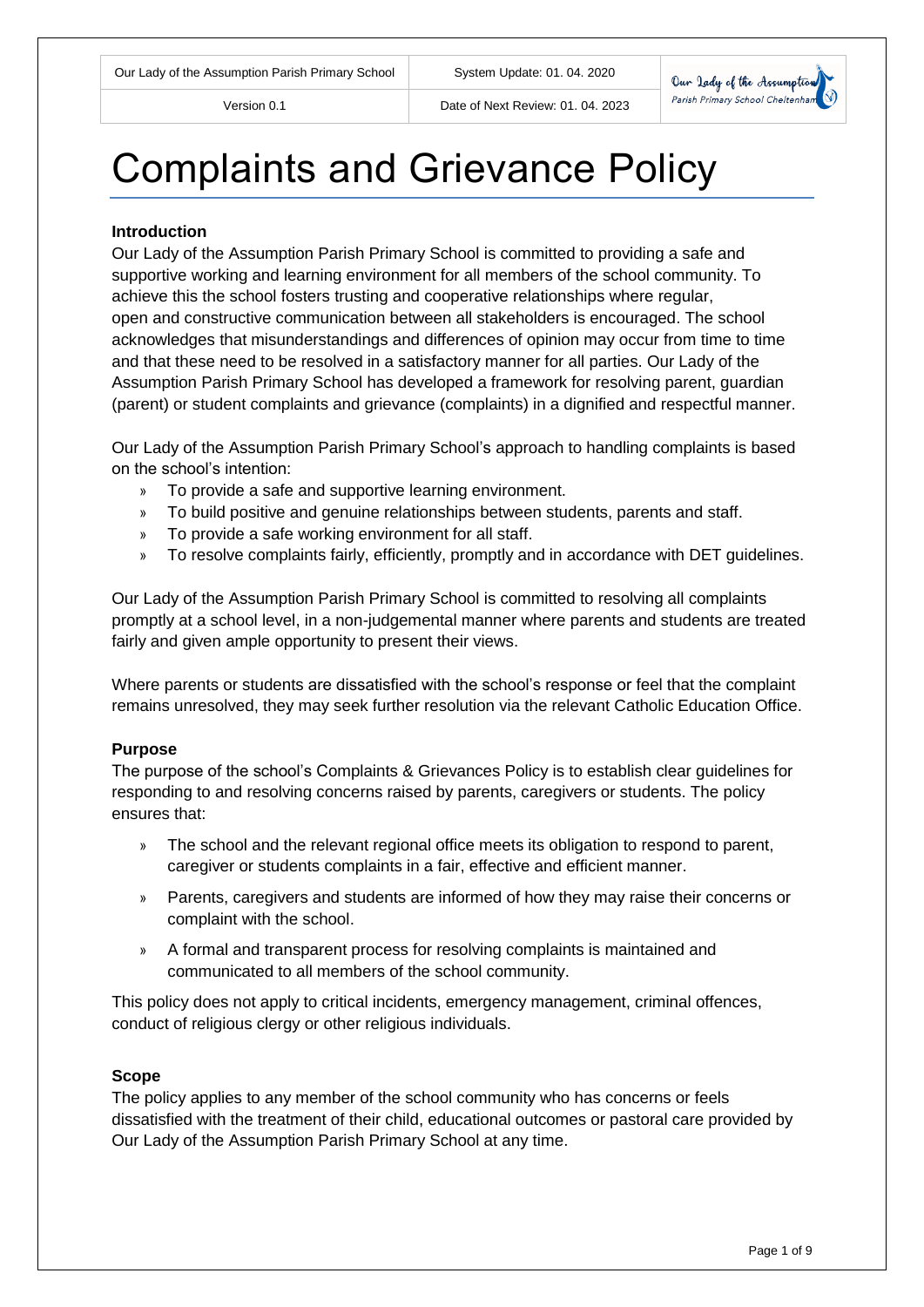#### **Key Definitions:**

Complaint: An expression of dissatisfaction with action taken, decisions made, services provided, or failure to provide a service, take action or make a decision.

Complainant: Parent or caregiver who formally expresses dissatisfaction with the school over action taken, decisions made or services provided, or failure to provide a service, take action or make a decision.

Grievance: A real or believed complaint over something believed to be wrong or unfair.

Parent: A 'parent' includes:

- » Any person who has parental responsibility for 'major long term issues' as defined in the Family Law Act 1975 (Commonwealth).
- » Any person appointed as 'guardian' pursuant to the Children Youth and Families Act 2005 (Victoria).
- » An informal carer with whom the child normally or regularly resides, and who has day-to-day care and control of the child.

Resolved: A complaint is considered to be 'resolved' when the complaint and the school agree on an appropriate response or course of action.

Unresolved: A complaint is considered 'unresolved' when an agreement cannot be reached on an appropriate response or course of action to be taken.

#### **Guiding Principles:**

The School's *Complaint and Grievances Policy* reflects the following guiding principles in accordance with *AS/NZ 10002:2014 Guidelines for Complaint Management in Organisations.*

Visibility / Accessibility: Information about how and where to make a complaint, as well as how they will be handled, will be regularly communicated to the school community. This policy will be made publically available via the school website. The complaint-handling process is flexible and includes the ability to make a complaint in person, via email, by phone or in writing. Support will also be provided to parents with special needs, including translations, interpreters and enabling a parent to seek the services of an advocate.

Responsiveness: Receipt of a written complaint or email will be promptly acknowledged by a member of the school. Dependant on the grievance or complaint this may be by a member of staff the Leadership Team or the Principal. Complaints will be addressed promptly with parents kept informed on the progress of their complaint.

Objectivity: Each complaint will be treated in an equitable, objective and unbiased manner.

Cost: There will be no cost to the parent for access to the complaint-handling process at the school or relevant Catholic Education Office.

Protection of Privacy: Personally identifiable information concerning the parent will be actively protected from disclosure except where needed in relation to the complaint. This means that the complaint will only be discussed with those directly involved in the complaint-handling process.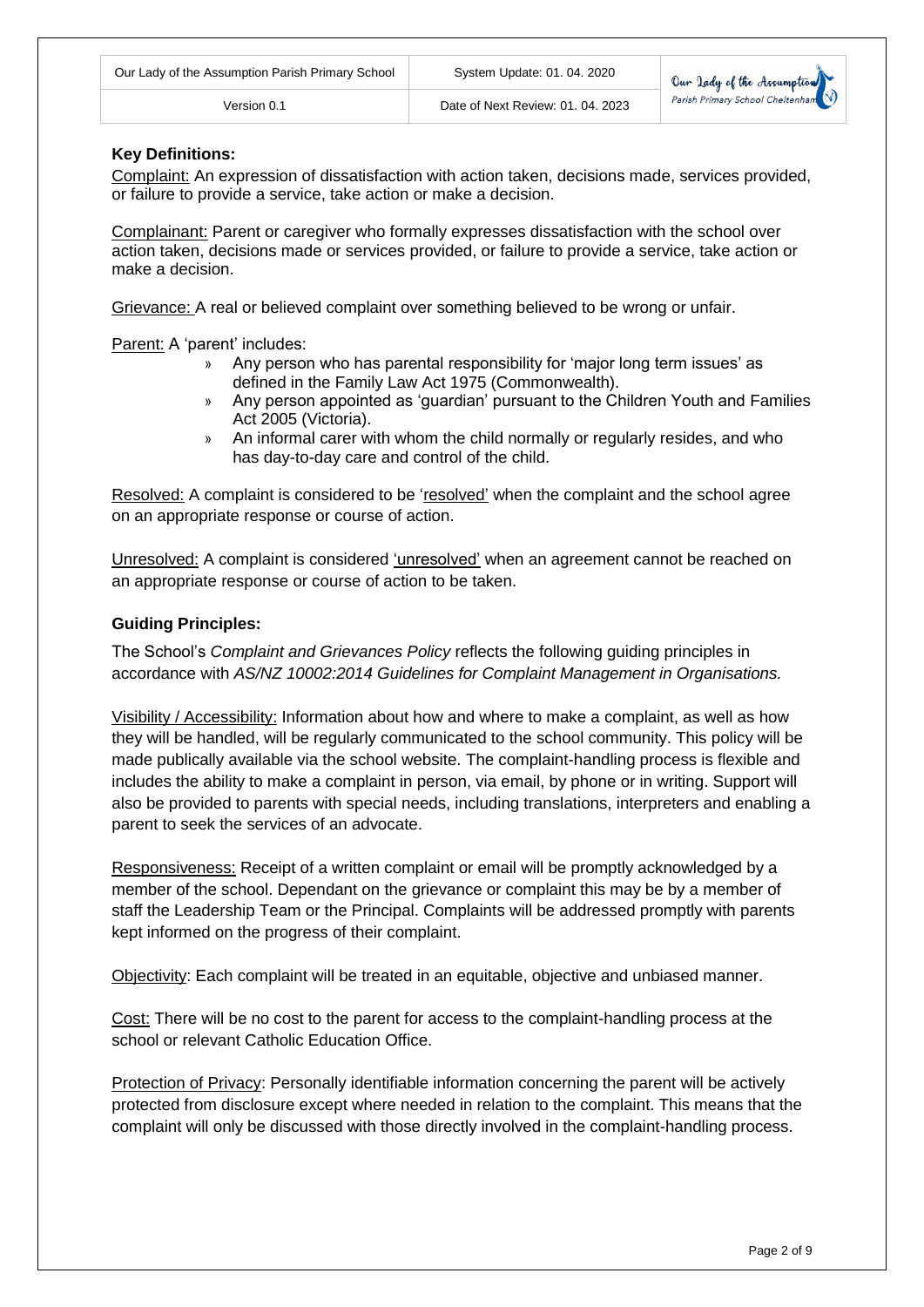Student Focused: The school will remain open to feedback including complaints and will demonstrate a commitment to resolving complaints with the educational wellbeing of students as the first priority.

Accountability: The schools are accountable, both internally and externally, for their decision making and complaint management performance. The school will provide explanations and reasons for decisions made and provide these to relevant stakeholders as required.

### **The best interests of the school community will generally exceed those of any individual.**

### **Implementation:**

Making a Complaint:

Where a parent is dissatisfied with action taken, decisions made or educational services provided a complaint can be made to the school in person, via the phone or in writing or email.

Prior to making a formal complaint the school encourages the complainant to raise their concern or issue with the relevant staff member in an attempt to resolve the issue.

The complaint should be made to the following stakeholders dependant on circumstance:

- » The Student's Teacher where it relates to teaching and learning issues or incidents that occur in their class or group.
- » The Year Level Coordinator if students from several classes are involved.
- » The Principal or a member of the Leadership Team where an issue or concern relates to a staff member or complex student issues.
- » The Principal about issues relating to school policy or school management.
- » The Principal about issues relating to students or other families.

Clarification regarding the appropriate point of contact for a complaint can be made by contacting the office on (insert number).

Complainants can seek the services of an advocate when they feel they are unable to express their concern clearly. An advocate can be a friend or someone who is available through an appropriate support organisation who does not receive a fee for service.

- » All parties involved in addressing a complaint may seek the services of a mediator when there is difficulty coming to an agreement.
- » Our Lady of the Assumption Parish Primary School will ensure that the complainant is aware of these supports. A complainant who wishes to use these support services should ensure the person addressing the concern or complaint is aware of their intention and is in agreement.

#### Parent Expectation:

Our Lady of the Assumption Parish Primary School expects parents raising concerns or complaints to:

- » Do so promptly, as soon as possible after the issue occurs or the concern has been realised;
- » Provide complete and factual information about the concern or complaint, preferably in writing or via email;
- » Maintain and respect the privacy and confidentiality of all parties;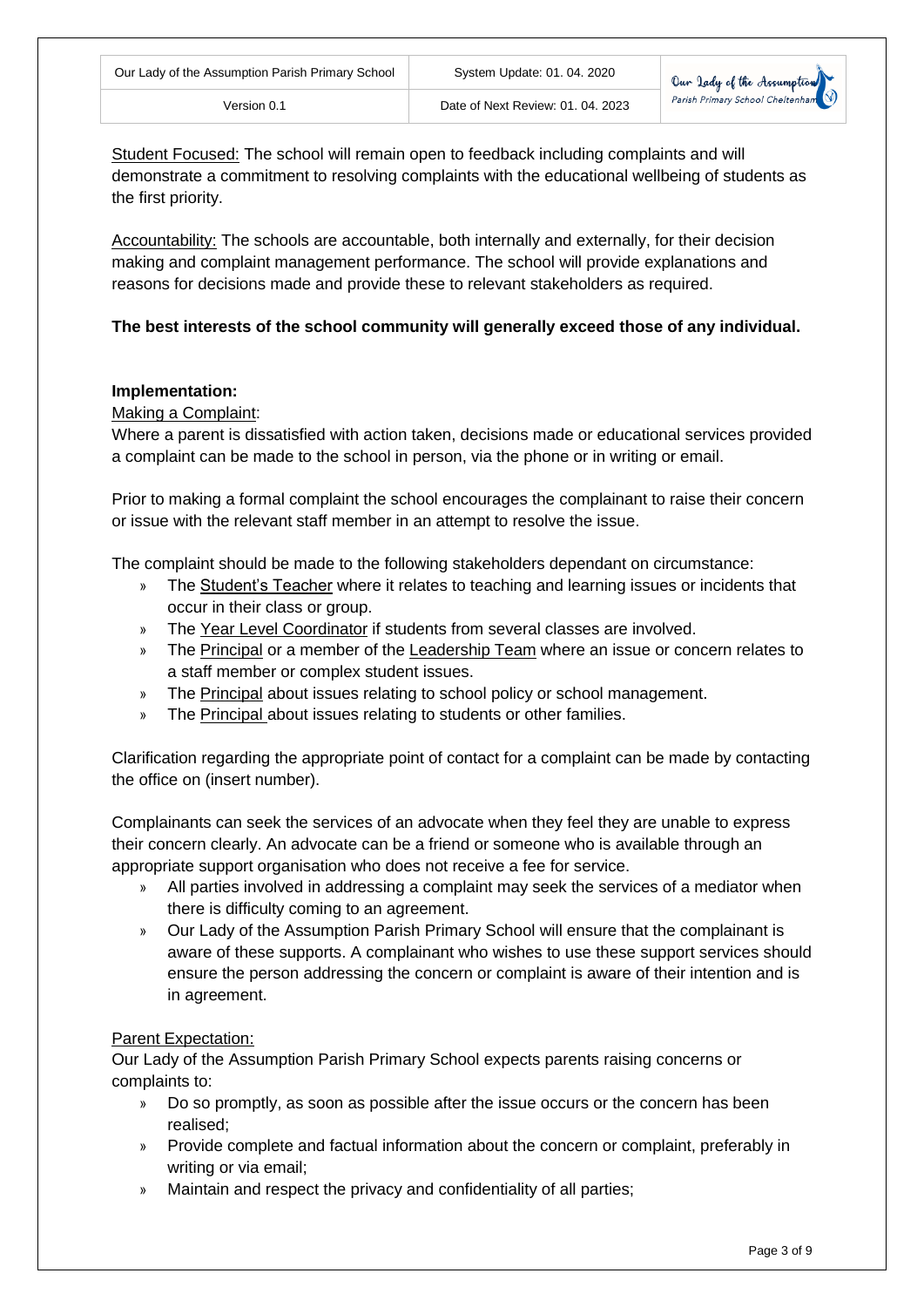» Acknowledge that a common goal is to achieve an outcome acceptable to all parties;

Version 0.1 Date of Next Review: 01. 04. 2023

- » Act in good faith, and in a calm and courteous manner;
- » Show respect and understanding of differing points of view and value difference, rather than judging and blaming;
- » Recognise that all parties have rights and responsibilities which must be balanced.

Complaints & grievances can be made via the School's *Formal Complaints Form* located on the school's website.

Our Lady of the Assumption Parish Primary School will not tolerate parents who approach children from other families with a school related complaint. In the interests of safety and respect for all within the school community, parents must bring their concerns or complaints to the relevant Staff Member, or the Principal to ensure that an appropriate resolution can be achieved.

### Initial Response to Complaints:

Our Lady of the Assumption Parish Primary School will make all reasonable efforts to promptly respond and resolve complaints made by any member of the school community.

Upon receipt of a complaint of a serious nature (those that require intervention or investigation), the school will document:

- » Name and contact details of the person with a concern or complaint;
- » The date the concern was expressed or complaint made;
- » The form in which the concern or complaint was received (such as face-to-face, by telephone, in writing, by email);
- » A brief description of the concern or complaint;
- » Any recommendations for future improvement in the school's policy or procedures.

The School will then:

- » Promptly acknowledge receipt of the concern or complaint either in writing or via email.
- » Establish a clear timeline for investigating and responding to the complaint and commit to adhering to this timeline.
- » Provide the complainant with a copy of the school's Complaints & Grievances Policy in order to establish clear expectations. This may also be accessed via the school's website.

Upon receipt of a concern or complaint of a less serious nature (those anticipated not to require intervention or investigation) the school will:

» Acknowledge receipt of the concern or complaint verbally and will commit to providing a prompt response to the complainant with possible resolutions.

#### Addressing Complaints:

Our Lady of the Assumption Parish Primary School may choose to consider either an informal or more formal approach to addressing complaints. The school will generally, in the first instance, choose an informal approach as it may prevent the escalation of a minor dispute to a more serious complaint.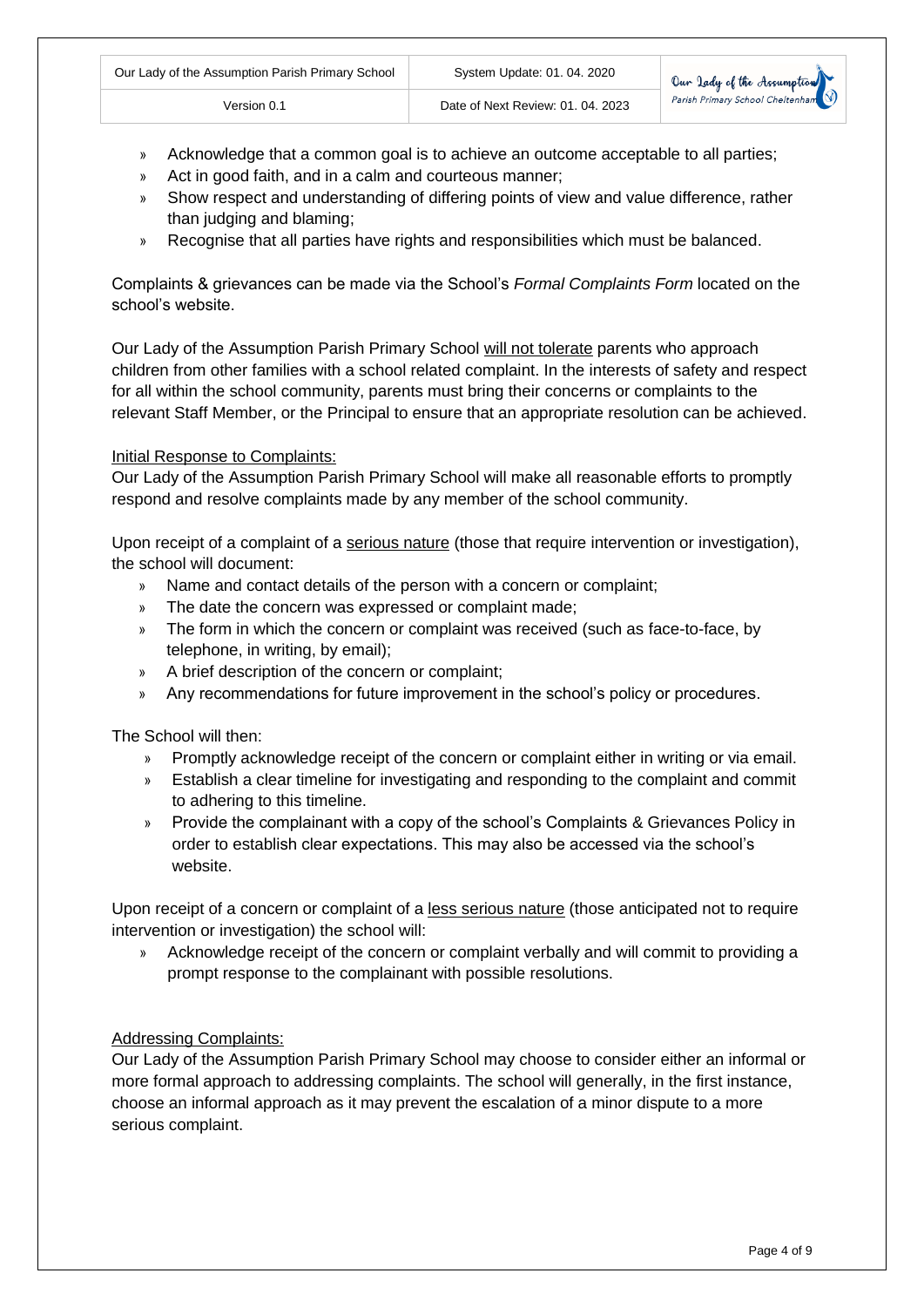#### Informal Options:

The following informal options could be considered:

- » **Self-resolution** The parties themselves may resolve concerns in open discussion with the provision of relevant information or the clarification of issues. This option involves reflection and conversations respectful of each person's needs in the school.
- » **Supported self-resolution** The parties may be assisted to resolve a possible misunderstanding, miscommunication or lack of clarity about the issue in question by a support person such as the Principal, a member of the Leadership Team, a colleague, or counsellor providing professional advice or support.

#### Formal Options:

In circumstances where no mutually acceptable resolution to the matter is reached through informal resolution, or in cases where the matter is considered to be serious, formal procedures can include:

- » **Intervention**  The principal may meet with the party, or parties separately or jointly. If this does not resolve the issue then the principal makes a decision and notifies the parties of that decision.
- » **Facilitated mediation** The parties may be assisted by a facilitator who is trained in mediation to identify issues, explore options and consider alternatives to find a resolution. The facilitator may be an external mediator, the principal, a member of the Leadership Team or a counsellor.
- » **Investigation** A complaint about a person concerning an alleged serious breach of legislation, school policy or procedure (e.g. student bullying, student drug and alcohol issues) may require an investigation. This may also involve relevant members of the Catholic Education Office.

#### Complaint Escalation:

If a matter cannot be resolved at the school level through formal or informal options, or if the complaint is about the principal of the school, the complainant may be referred to the relevant Catholic Education Office or Regional Office or the relevant governing authority for the complaint to be dealt with in accordance with their complaints policy.

#### Compliant Resolution:

Where a concern or complaint is substantiated in whole or part and a resolution has been agreed upon, the school will offer an appropriate response. This may include, but not be limited the following:

- » An explanation or further information about the issue;
- » Mediation, counselling or other support;
- » An apology, expression of regret or admission of fault;
- » To change its decision;
- » To change its policies, procedures or practices;
- » To cancel a debt (such as for school payments);
- » A fee refund.

#### **Complaints Against Teachers & Staff Members:**

The nature of the complaint will determine who is the most appropriate person or body to manage a complainant's concerns.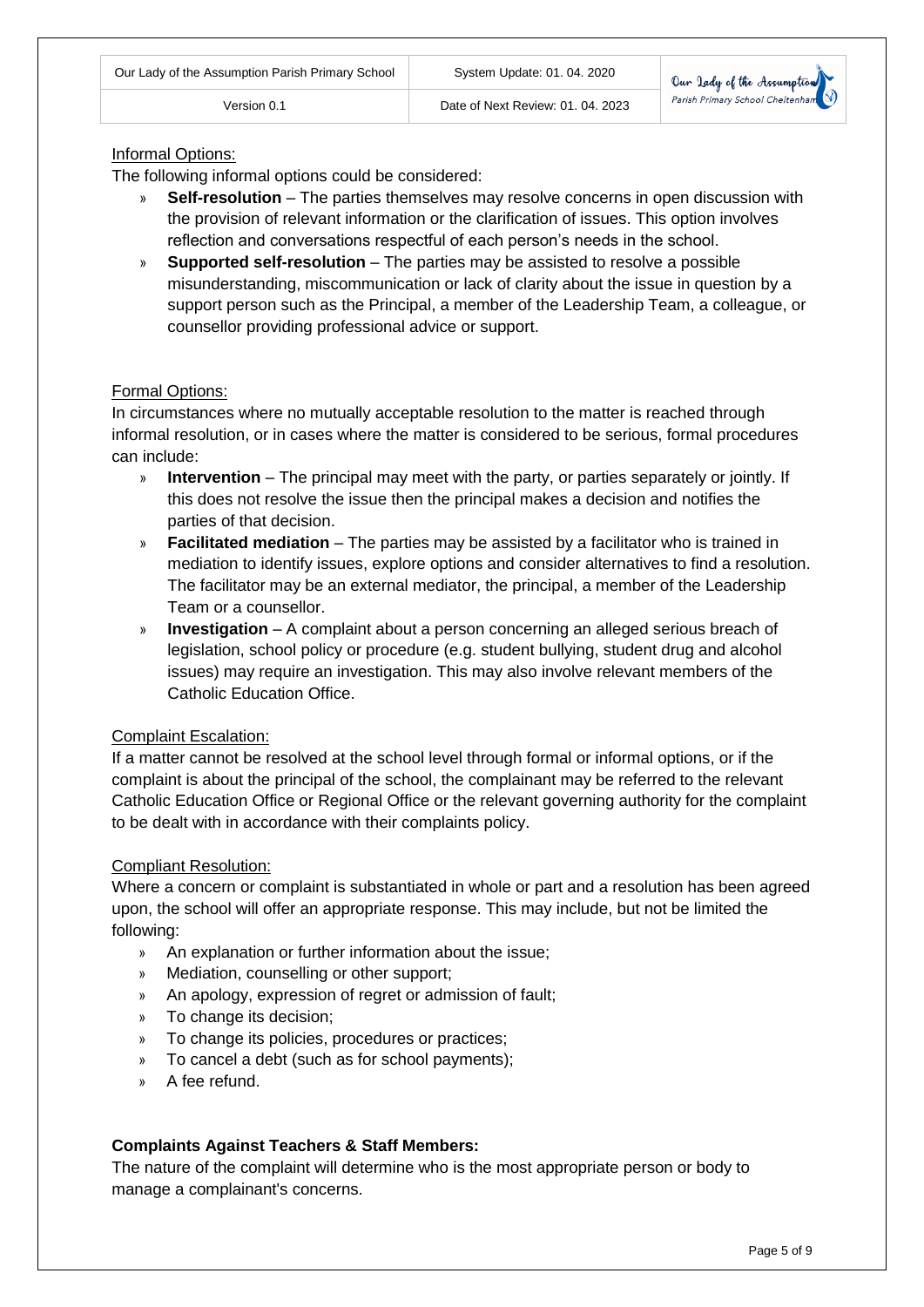

#### Misconduct:

All complaints of alleged misconduct or serious misconduct by a teacher or staff member should be reported to the Principal of the school. Complaints about teachers can also be reported to the Victorian Institute of Teaching (VIT) and the relevant Catholic Education Office, which is the regulator in relation to the registration and investigation of serious misconduct (including conduct which is of a physical or emotional nature) of all teachers in the state of Victoria.

In some cases, certain actions which involve physical or emotional misconduct, such as unlawful assault or threats to the person, may constitute a criminal offence. These types of offences should be reported to and investigated by the police. Initial consultation with the principal of the school may help to determine the appropriate course of action in these circumstances.

#### Child Abuse (Including Sexual Offences):

There are legal obligations on all adults to report child abuse to police once a 'reasonable belief' is formed that a sexual offence has been committed against a child. Failure to disclose a sexual offence against a child is a criminal offence under Section 327 of the Crimes Act 1958 (Vic.) and applies to all adults (18 years and over) in Victoria.

The school also has a statutory duty to inform the *Victorian Commission for Young People & Children* of any alleged misconduct committed by a staff member or volunteer.

Complaints involving communication with children under 16 years by teachers, staff, or any other person to prepare or 'groom' a child for future sexual activity is a criminal offence under Section 49B (2) of the Crimes Act 1958 (Vic.) and must be reported to the police. The offence of grooming applies to any person aged 18 years or over and does not apply to communication between people who are both under 18 years of age**.**

#### Complaints Against the School Principal:

In the case of complaints involving the principal, which forms part of a parish, the Parish Priest ('the employer') and the manager of the relevant Catholic Education Office which oversees that school should be informed immediately.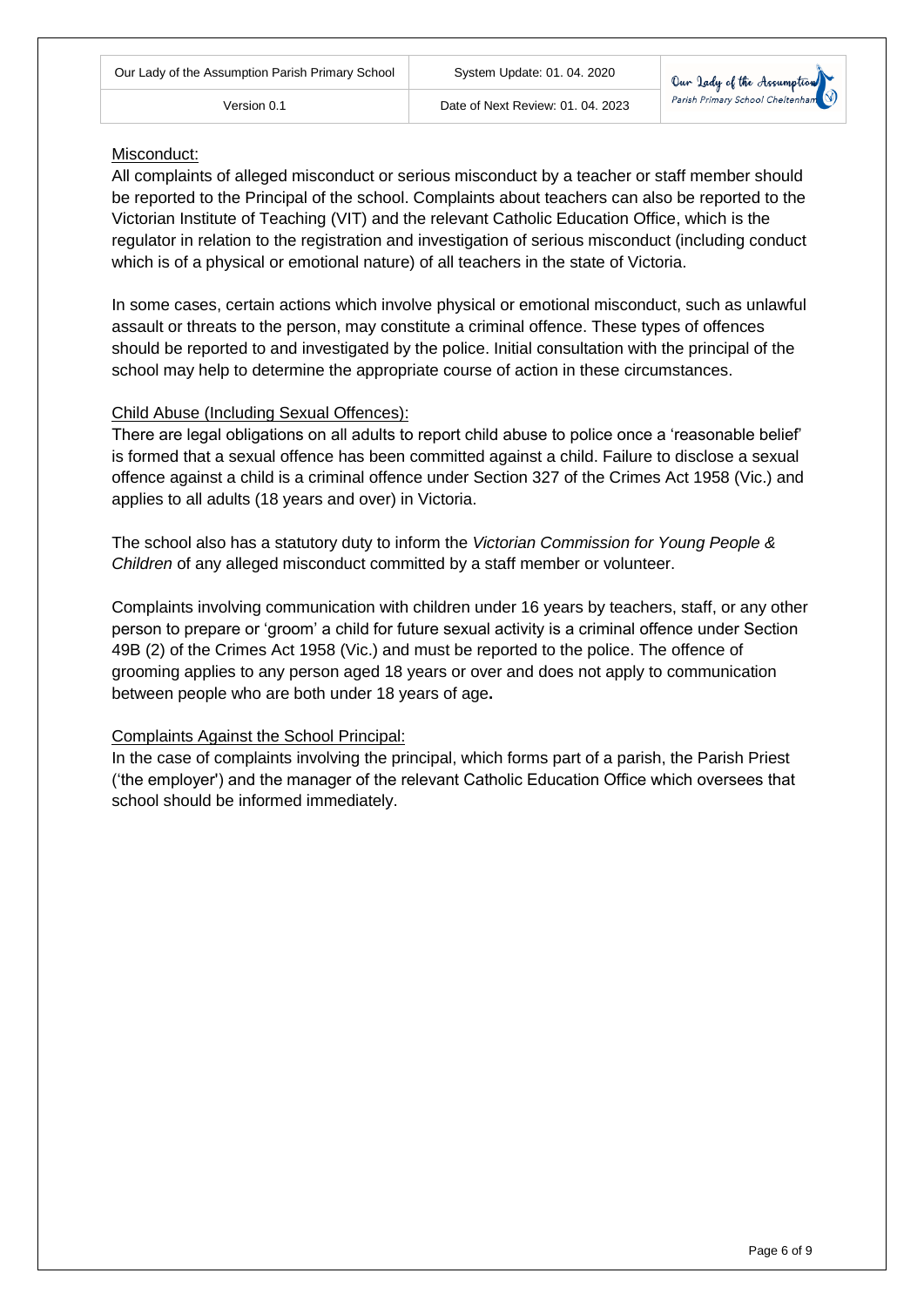Our Lady of the Assumption Parish Primary School Cheltenha

Version 0.1 Date of Next Review: 01. 04. 2023

## Complaint & Grievances Flowchart



Reference: Complaints Management, A Practical Guide for Schools CECV 2017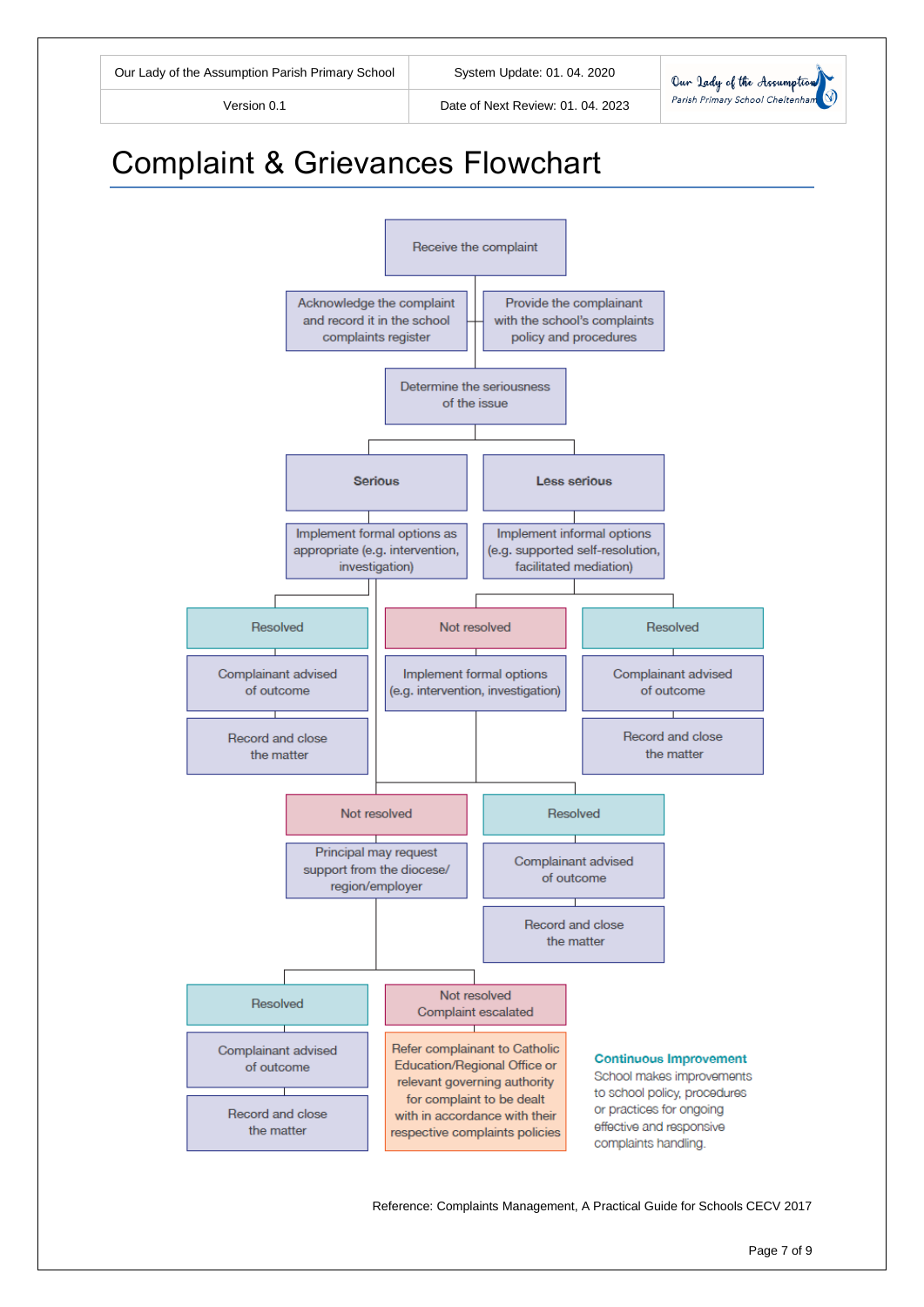Version 0.1 Date of Next Review: 01. 04. 2023



## Formal Complaints Form

| <b>Complainant Details</b>                                   |                          |              |               |  |  |  |  |  |
|--------------------------------------------------------------|--------------------------|--------------|---------------|--|--|--|--|--|
| Given Name:                                                  |                          | Family Name: |               |  |  |  |  |  |
| Address:                                                     |                          |              |               |  |  |  |  |  |
| <b>Contact Number:</b>                                       |                          | Email:       |               |  |  |  |  |  |
| <b>Subject of the Complaint</b>                              |                          |              |               |  |  |  |  |  |
| □ School                                                     | <b>Staff Member</b><br>П | Student<br>□ | Policy /<br>□ |  |  |  |  |  |
|                                                              |                          |              | Procedure     |  |  |  |  |  |
| Other (please specify)<br>□                                  |                          |              |               |  |  |  |  |  |
| <b>Details Of The Complaint</b>                              |                          |              |               |  |  |  |  |  |
|                                                              |                          |              |               |  |  |  |  |  |
|                                                              |                          |              |               |  |  |  |  |  |
|                                                              |                          |              |               |  |  |  |  |  |
|                                                              |                          |              |               |  |  |  |  |  |
|                                                              |                          |              |               |  |  |  |  |  |
|                                                              |                          |              |               |  |  |  |  |  |
| (Please attached additional pages if space is insufficient.) |                          |              |               |  |  |  |  |  |
| <b>Details Of The Outcome You Are Seeking</b>                |                          |              |               |  |  |  |  |  |
|                                                              |                          |              |               |  |  |  |  |  |
|                                                              |                          |              |               |  |  |  |  |  |
|                                                              |                          |              |               |  |  |  |  |  |
|                                                              |                          |              |               |  |  |  |  |  |
|                                                              |                          |              |               |  |  |  |  |  |
|                                                              |                          |              |               |  |  |  |  |  |
| (Please attached additional pages if space is insufficient.) |                          |              |               |  |  |  |  |  |
| Have You Previously Raised This Concern with a Staff Member? |                          |              |               |  |  |  |  |  |
| <b>No</b><br>Yes<br>$\Box$<br>П.                             | If Yes, When?            |              |               |  |  |  |  |  |
| Who dealt with the matter?                                   |                          |              |               |  |  |  |  |  |
| What was the result?                                         |                          |              |               |  |  |  |  |  |
| Signature:                                                   |                          | Date:        |               |  |  |  |  |  |
|                                                              |                          |              |               |  |  |  |  |  |
|                                                              |                          |              |               |  |  |  |  |  |

| <b>School Office Use: Record of Outcomes</b>  |                 |                  |            |              |                    |  |  |  |  |
|-----------------------------------------------|-----------------|------------------|------------|--------------|--------------------|--|--|--|--|
| Self-Resolution<br>ப                          | □<br>Supported  | Facilitated<br>ப | □          | Intervention | Investigation<br>□ |  |  |  |  |
|                                               | Self-Resolution | <b>Mediation</b> |            |              |                    |  |  |  |  |
| <b>Actions Taken to Resolve the Complaint</b> |                 |                  |            |              |                    |  |  |  |  |
|                                               |                 |                  |            |              |                    |  |  |  |  |
|                                               |                 |                  |            |              |                    |  |  |  |  |
|                                               |                 |                  |            |              |                    |  |  |  |  |
|                                               |                 |                  |            |              |                    |  |  |  |  |
|                                               |                 |                  |            |              |                    |  |  |  |  |
|                                               |                 |                  |            |              |                    |  |  |  |  |
|                                               |                 |                  |            |              |                    |  |  |  |  |
|                                               |                 |                  |            |              |                    |  |  |  |  |
|                                               |                 |                  |            |              |                    |  |  |  |  |
|                                               |                 |                  |            |              |                    |  |  |  |  |
|                                               |                 |                  |            |              |                    |  |  |  |  |
| Date the matter was finalised:                |                 |                  |            |              |                    |  |  |  |  |
| Name of Staff Member:                         |                 |                  | Signature: |              |                    |  |  |  |  |
|                                               |                 |                  |            |              |                    |  |  |  |  |